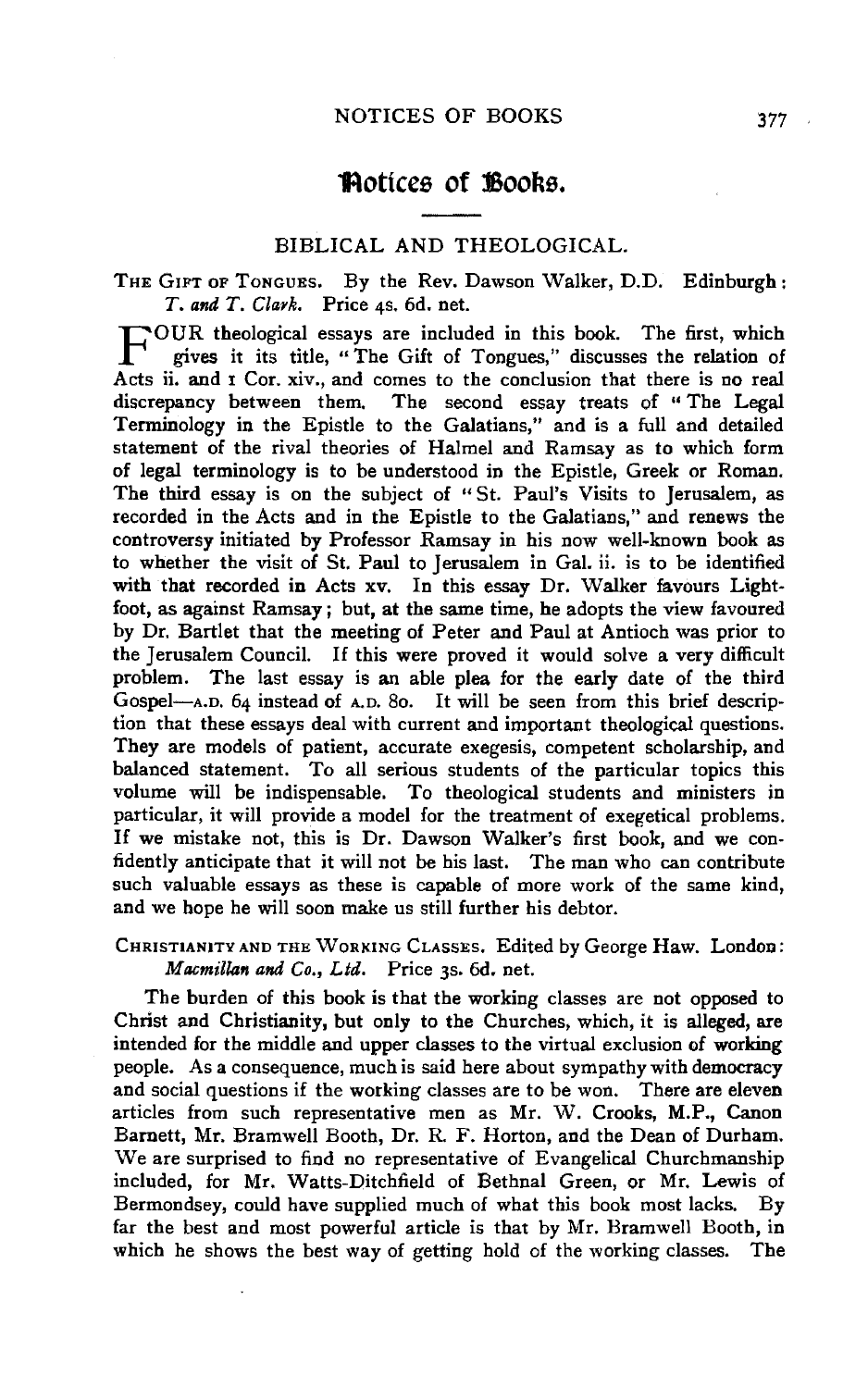rest of the book has very little to say about the one supreme factor in the question, the problem of human sin with its resulting alienation from God. By all means let us have the fullest possible sympathy with the working classes, their social needs and difficulties ; by all means let us do everything we can to break down barriers between class and class; by all means let us make it possible and easy for working people to join the Church, and also impossible for them to believe that the Church is for the middle and upper classes only. But when we have done this and much more, there still remains the fact that in a vast number of cases the explanation of the absence of the working classes is that they "will not come" because of sin. It is only the preaching and exemplification of a living, loving Saviour that will draw men to Christ and the Church, and wherever this is done many difficulties are removed and very few problems remain to be solved. We were amused to find a reference in the Editor's article to ecclesiasticism as the cause of the trouble, and yet the last article in this book is by Father Adderley, who advocates the very system the Editor denounces. Mr. Adderley gives an ideal which is a very unreal picture of the High Church system, and his article is itself a proof that working people would never accept it. We confess that we are becoming somewhat tired of references to Father Dolling as a great authority, and to his work as a great success among the poor of East London. Those who know the facts know that this was not by any means the case, and it seems necessary to say so plainly. It is a simple fact that there is not a single strong ritualistic church in the whole of the poorest parts of South London. The strongest and most vigorous churches are manned by evangelical and moderate Churchmen, and there are evangelical men in East London doing infinitely more than extreme Churchmen to win and keep men for Christ and the Church. If the *Daily News'* census taught us one thing more than another, it was the uselessness of ceremonial to attract men and the power of the preaching of a living Christ to do it. The book before us will render good service if it stirs men to face this question; but except in two or three articles it affords no real solution of the problem, because, these apart, it has no real message of what Christianity is, and is intended to do, for the working classes.

EXPOSITIONS OF HoLY ScRIPTURE : St. Matthew xviii -xxviii.-ExPOSITIONS OF HoLY ScRIPTURE: Isaiah xlix.-lxvi.; Jeremiah. By Alexander Maclaren, D.D. London: *Hodder and Stoughton.* Price 7s. 6d. each.

These two volumes complete the issue of the first series of Dr. Maclaren's great work, and we are not at all surprised to hear of the success that has attended their publication. We hope it means that clergy and ministers are intending to make Dr. Maclaren their model, for assuredly they could not do better for themselves or for their congregations. Whether we look at his exegesis, or dwell upon his spiritual application, or consider the literary setting of the sermons, we are impressed with the spirituality, clearness, force, and beauty of the discourses. Whether we consider the matter or the manner, we are interested, charmed, and helped. We can only once again give this work our heartiest commendation, and urge our readers to make themselves acquainted with its treasures.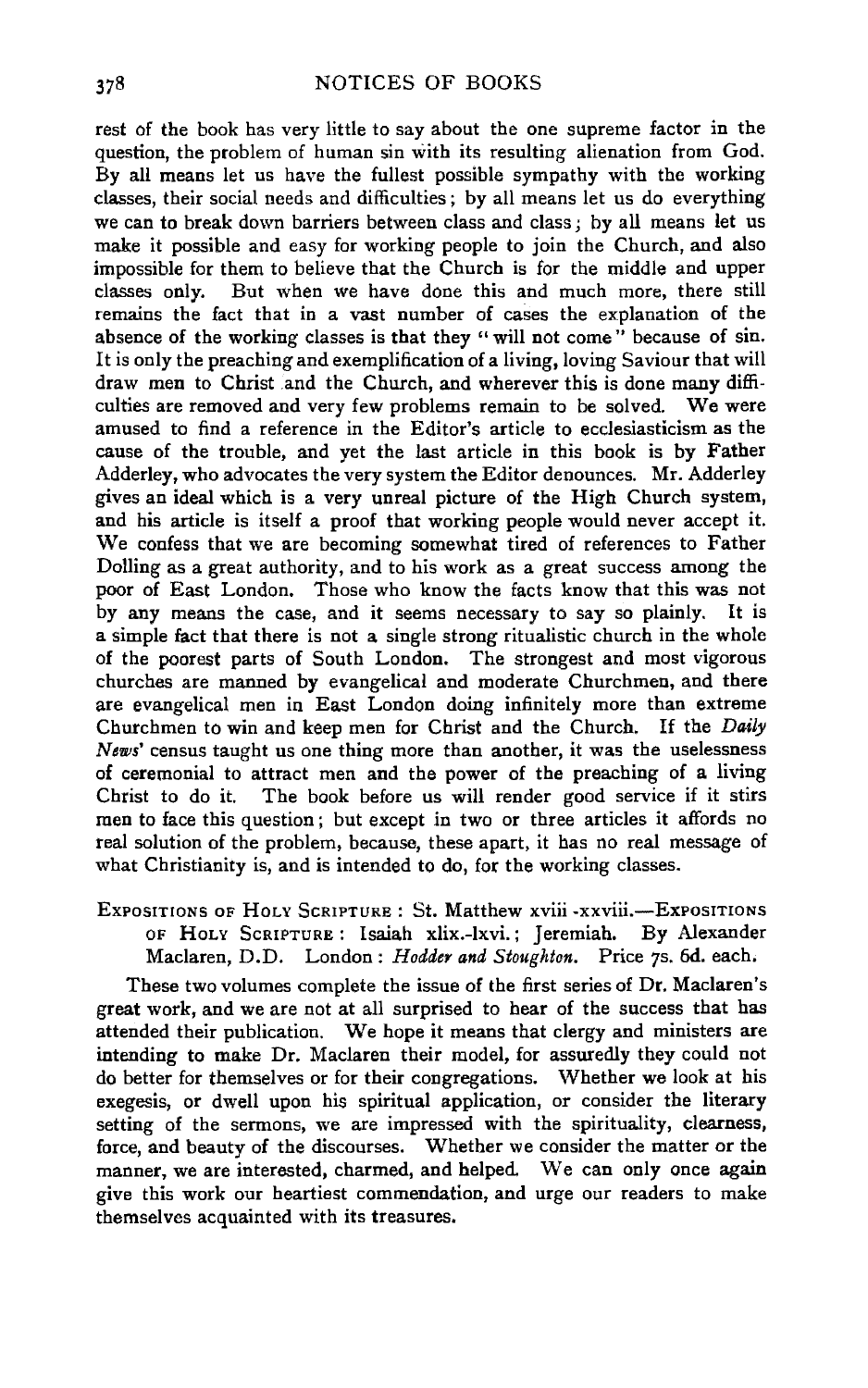## STUDIES IN THE SERMON ON THE MOUNT. By the Rev. the Hon. E. Lyttelton, M.A. London: *Longmans, Green and Co.* Price I2S. net.

THIS book is dated "Eton, 1905." It will be gratifying to those who are concerned about religious education amongst our wealthy classes to observe that the headmaster of England's greatest public school should at the outset of his career in his new office issue a volume of this character and on such a subject. He has studied St. Matthew v., vi., and vii. in a learned, original, and independent manner. This book is the result. It is not a popular exposition, but contains upwards of thirty separate studies, preceded by an introduction in which the effect of the Sermon on the Mount on Christians generally ·is discussed, and reasons suggested for the power with which a set of principles which are not of this world take hold of our souls. Mr. Lyttelton enters on the difficult task of "tracing the main thread Mr. Lyttelton enters on the difficult task of " tracing the main thread of connection which runs through the Sermon." More than once he writes of " one prevailing characteristic," that the " precepts are based on a certain view that we are the children of a heavenly Father, who cares for us and guides our lives." His declaration of the fundamental thought of the Sermon being "its heavenly-mindedness, its unvarying appeal to man's consciousness of a Father who cares for us," "a homage triumphantly extorted from mankind by words which thrill with a recognition of a Father who cares for and guides His children," is certainly one which will commend itself to those who appreciate the primary elements in the theology of Ritschlianism. It were all the better, perhaps we may be allowed to say, when this spontaneous homage is rendered side by side with, and not apart from, trust in a " Personal God " and " the winning appeal of the Cross of Christ," side by side with (in the last words of the book) "personal trust in Christ." It is decidedly interesting to follow Mr. Lyttelton in discussing "why men ignore the precepts whilst they admire the discourse," which he compares to a Tory of the Tories imbibing, admiring, and teaching his children the contents of a Radical pamphlet. He proclaims that "mental indolence is the severest foe to its understanding"; that we are "not saved the trouble of thinking, but powerfully stimulated to think "; that the Sermon is profoundly disappointing to the man who wants a cut-and-dried *vade mecum* for daily conduct, or to solve the perplexities of modern social life. So Mr. Lyttelton endeavours " to get hold of the meaning of the words," " quoting as little as possible from other writers " (he might have said not at all), in "a book not intended to be taken up and read through, but to be consulted." This book is certainly to be recommended to the student, nor to him alone. The chapter headed " The Believers at Prayer" contains these sane words: "We need not go beyond our own religious communion to find ' repetition apart from the mind.' And what are we to say of the very common practice of inaudible reading in Church, or of reading which is so mannered as wholly to disguise the meaning of the words ? Bad reading is a peculiarly English fault, and to it may be attributed some of the distaste for public worship which prevails among educated people." The reading of this book gives fresh and special point to the familiar wish, " *Floreat Etona* !"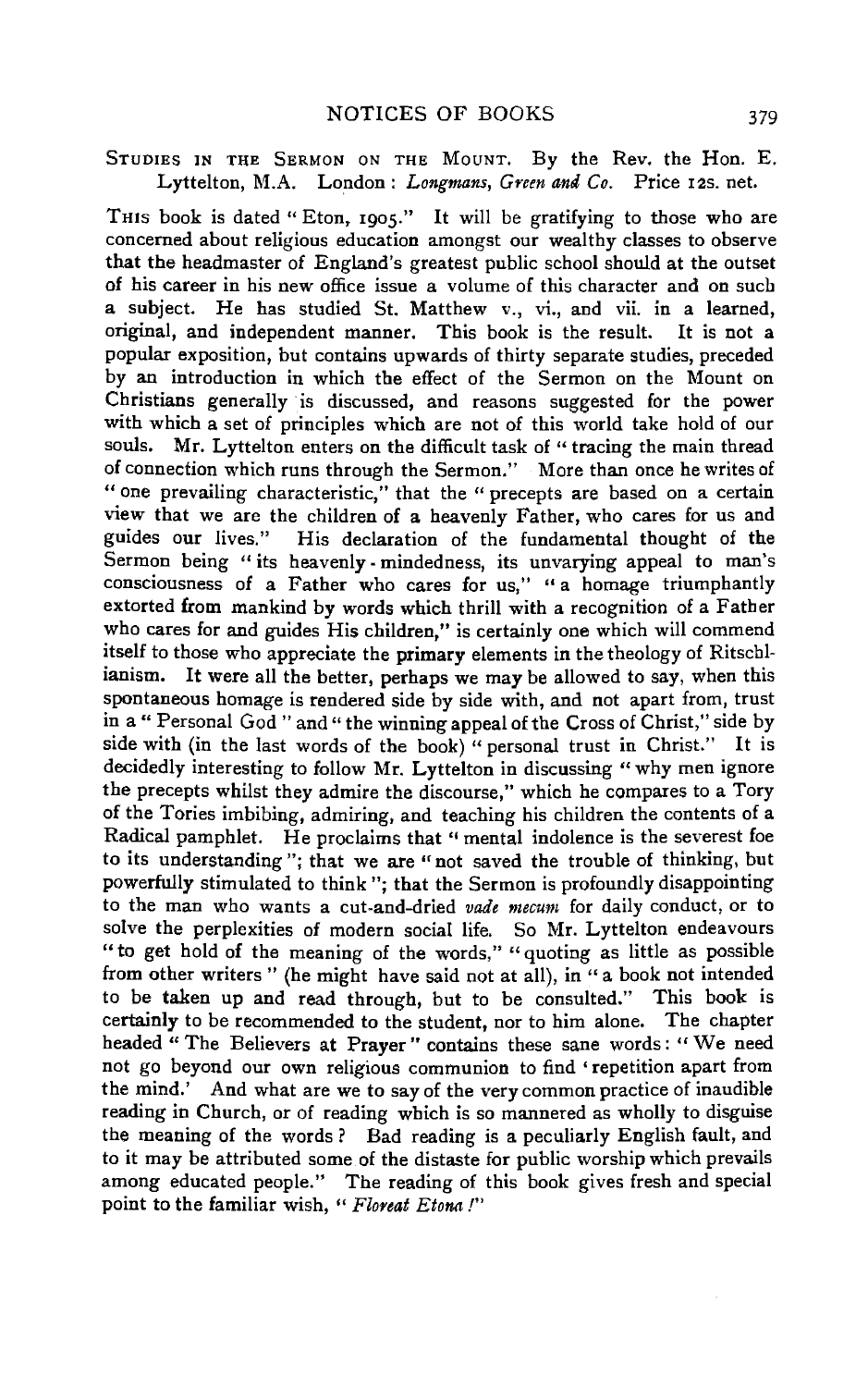THE BIBLE AND SPIRITUAL CRITICISM. By Rev. A. T. Pierson, D.D. London: *James Nisbet and Co., Ltd.* Price 3s. 6d. net.

This is a timely book and strikes a timely note. It is far too often forgotten that criticism of the Bible must include spiritual perception and experience to be productive of any true results. Dr. Pierson presses this point home in a variety of ways, and emphasizes the need of spiritual faculties and spiritual methods, besides calling attention to the spiritual organism, structure, progress, symmetry, verities, and types of the Word of God. We do not follow him in all his applications and expositions, but he is invariably suggestive and not seldom impressive and convincing. No Bible student can read this book without learning some of the secrets of true Biblical criticism.

AsPEcTs oF ANGLICANISM. By Mgr. Moyes, D.D. London: *Longmans, Green and Co.* Price 6s. 6d. net.

A selection of papers reprinted from the *Tablet* dealing with certain events of the last fifteen years. It would hardly have seemed necessary to most of· us to rescue these ephemeral papers, but the author thinks that the principles for which he contends can best be understood in the light of concrete facts, even though belated. The aspects of Anglicanism are almost all concerned with the extreme type of present-day Anglicanism, and, in opposition to these, it must be admitted that Mgr. Moyes makes out a good case for his position. He is able to see what extreme Anglicans are apparently unable to realize, that their position in the Church of England, and in opposition to Rome, is historically and logically untenable. This was never more clearly shown than in the recent publication of Bishop Gore's "Roman Catholic Claims," with the reply by Dom Chapman. As a consequence, Mgr. Moyes' shafts, while deadly against Ritualism, are perfectly harmless against the position of the Church of England as laid down at the Reformation. We could hope that this fact might open the eyes of Lord Halifax and his party to the impossible position they are attempting to maintain. To the loyal sons of the Reformation this book will come as a strong confirmation of the proof of their position, and a fresh confirmation of the absolute powerlessness of Rome against a Christianity and a Churchmanship which are based upon the cardinal principles of the supremacy of the Word of God and justification through faith in Christ. The characteristic special pleading of Rome on historical subjects is very much in evidence in some of these articles.

ANCIENT HEBREW NAMES. By Letitia D. Jeffreys. London: *james Nisbet and Co., Ltd.* Price 2s. 6d. net.

The interest and significance of Old Testament names are becoming more and more appreciated, and it is evident that they have a direct and important bearing on certain questions of modern criticism. Mrs. Jeffreys provides the student with no little useful and valuable information and guidance. While there may be difference of opinion as to the precise interpretations the authoress puts on these names, she has done well to lay stress on their spiritual signification. Professor Sayee contributes a brief but interesting preface.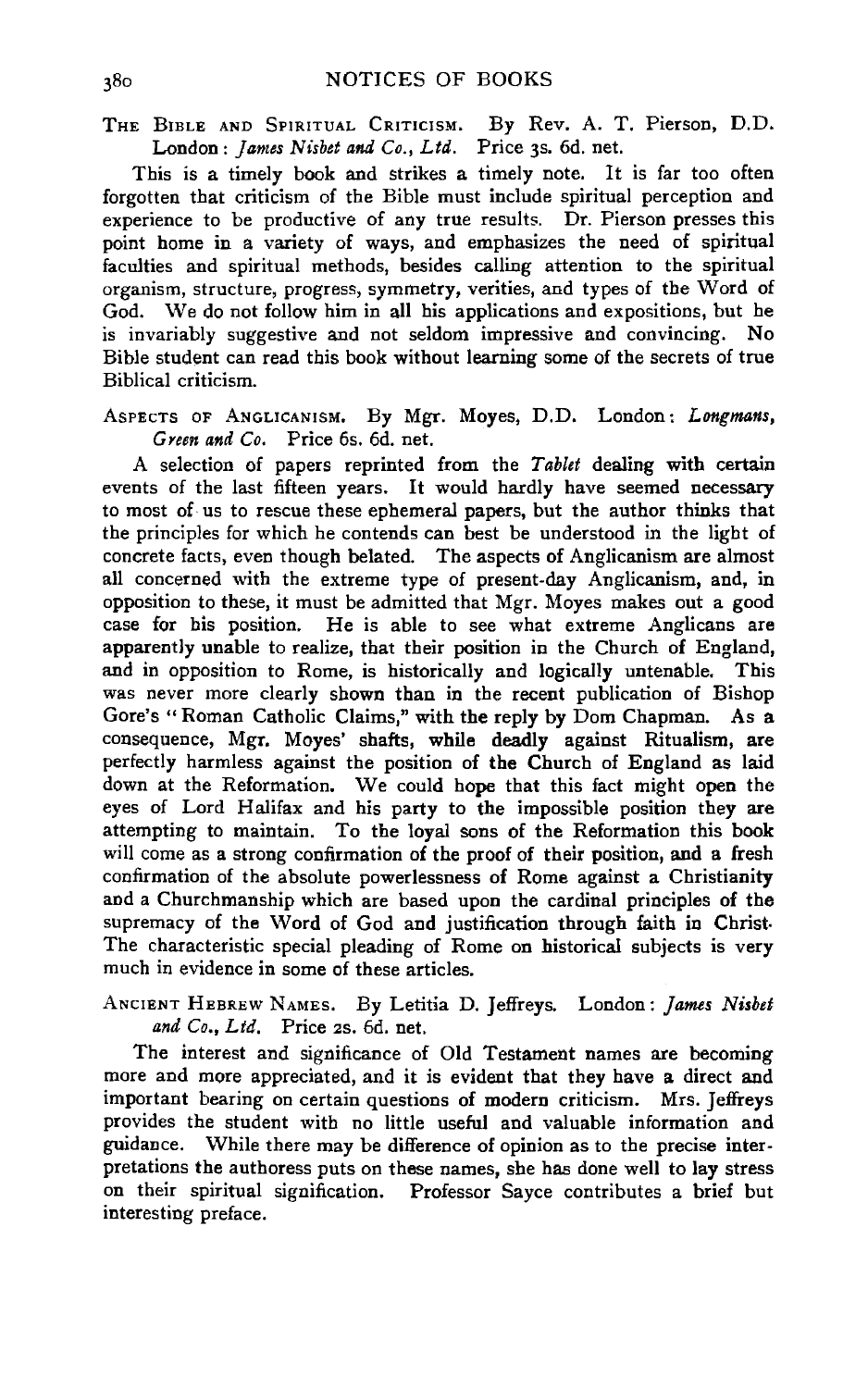# THE HEBREW PROPHET. By Loring W. Batten, Ph.D., S.T.D. London: *Methuen and Co.* Price 3s. 6d. net.

This book represents what the author would regard as a conservative attempt to discuss Hebrew prophecy from the standpoint of modem criticism, and the frank acceptance of the evolutionary theory of the Israelitish religion. We cannot say that the result is successful or even satisfactory. There is a too manifest attempt to accept as proved what is still a matter of con· jecture, and it is obvious that results based on such a doubtful foundation cannot be satisfying and final. Dr. Batten, like most writers of this school, has very little to say about the predictive element in Old Testament prophecy, and yet there is no element more prominent in the prophetic books. The chief difficulty, however, is a far more significant one in the utter absence of any treatment of Messianic prophecy. The author tells us that Messianic prophecy " does not occupy the place it once did in Christian thought, because we have not yet adjusted ourselves fully to the new life.'' And so we have a scholarly book of 350 pages without a discussion of that which is the unique feature of Old Testament prophecy. Could the modern view be more clearly condemned than by this simple but significant fact? Dr. Batten must know that the argument from prophecy still holds its place among the evidences of Christianity. He will not allow that any of the theophanies represent historic fact, and it is therefore not surprising that his conclusions are very different from those held by men who continue to believe that the Old Testament means what it says. On the purely ethical questions the author has much to say that is useful, scholarly, and able ; but the book, as a whole, is sadly to seek as an exposition of Old Testament prophecy.

CoNVERSATIONS WITH CHRIST. By the Author of " The Faith of a Christian." London: *Macmillan and Co.* Price 3s. 6d. net.

This portraiture of the Christ of the Gospels in relation to all sorts and conditions of men is suggestive and reverent. Among many studies, those of the Ritualist, Rationalist, and Positivist find a place. The studies are not always equal in value, but they are nearly always pointed. The writer possesses great power of antithesis ; in fact, he needs to exercise restraint. His introductions are sometimes out of proportion to his main theme. At the same time, he brings us face to face with the Christ of history, and applies the various interviews with Him to eminently practical ends.

MAN's SPIRITUAL ENEMIES. By the Rev. F. D. Bruce, M.A., LL.M. London : *A. H. Stockwell.* Price 2s. 6d. net.

In these days of abstractions a book like this will prove serviceable. We may fail incidentally to hold the author's view of our Lord's temptations, and certainly we shall fail to confuse the passage in St. James v. 14 with the Romanist doctrine of extreme unction, but with his main argument we are in cordial agreement. Basing his contention on thought-transference, he sets out to show the influence of spirits on man. He shows they play upon his spirit as upon an instrument, and by suggestion lead him right or wrong. Perhaps it had been wiser to have laid a stronger emphasis on man's co-operation with good or evil by freewill. He rightly denounces modern spiritualism, and thinks hypnotism highly dangerous morally. There is no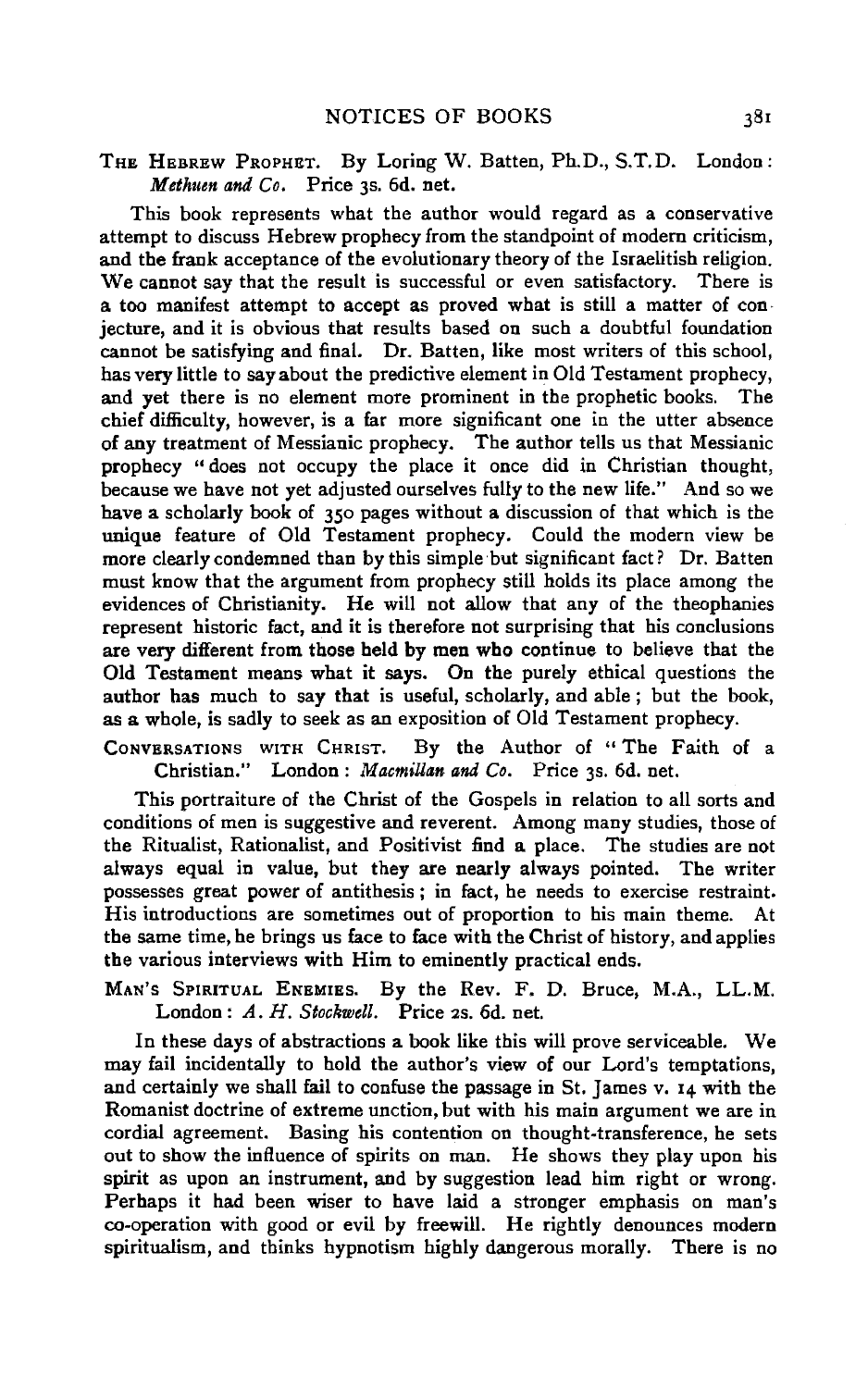subtler danger in the present day than that of accounting the Evil One and his following impersonal. This book certainly teaches us not to under-rate the enemy.

JEsus AND THE PRoPHETS. By Charles S Macfarland, Ph.D. London: G. *P. Putnam's Sons.* Price 6s.

This is a very unsatisfactory book. The author had a fine theme-the use of Old Testament prophecy by our Lord and His attitude towards it; but the discussion is often impaired and not seldom spoilt by the free and really impossible handling of his material. Not the least serious feature is the separation of the words of Jesus Himself from the rest of the New Testament, and the frequent pitting of our Lord's teaching against that of the Evangelists and Apostles. The result is to make the New Testament almost valueless from an historical and spiritual standpoint. The tone of superiority towards the Evangelists is very trying, and we are also informed that our Lord's "conception of the Messiah was not taken from descriptions found in prophecy" (p. 197); further, that "the real fulfilment was the Jewish Church ... which finally gave us Christ and Christianity" (p. 195). Another indication of the author's point of view is seen in his statement that our Lord bad not the full consciousness of His Messiahship for the first few months of His ministry. While here and there suggestive notes and comments on particular passages may be found, the book as a whole, and in the light of its purpose, is not only unsatisfactory, but even positively objectionable to those who have any real belief in the fact of the Divine inspiration of the New Testament.

#### GENERAL.

## RELIGION IN THE ScHOOLS. By H. Hensley Henson, D.D. London : *Macmillan and Co., Ltd.* Price 2s. 6d. net.

These addresses are prefaced by a letter on the Education Bill, which it favours as providing, in the judgment of the author, an equitable basis for the solution of the present controversy. Whatever view we may take on the subject of religious education in elementary schools, Canon Henson's book is a serious, weighty, and valuable contribution, and we hope it will have the effect it deserves. It is marked by all the author's clearness of thought, forcefulness of utterance, and earnestness of purpose.

THE PARSON's OUTLOOK. By W. G. Edwards Rees. London: Longmans, *Green and Co.* Price 6s. 6d. net.

A collection of studies in clerical life and character repeated from the *Standard* and the *Manchester Guardian,* consisting of a number of what the author calls Colloquies and Profiles. Mr. Rees wields a bright, forceful, and happy pen. He has a keen insight into character both on its weak and strong sides, and a genuine sense of humour for clerical weaknesses whether personal or family. His pictures are evidently drawn from life; and while nought is set down in malice, the truth is plainly yet kindly told. The volume will enable many a clergyman, and not a few clergymen's wives, to see themselves as others see them, and in this respect the book will fulfil a useful mission.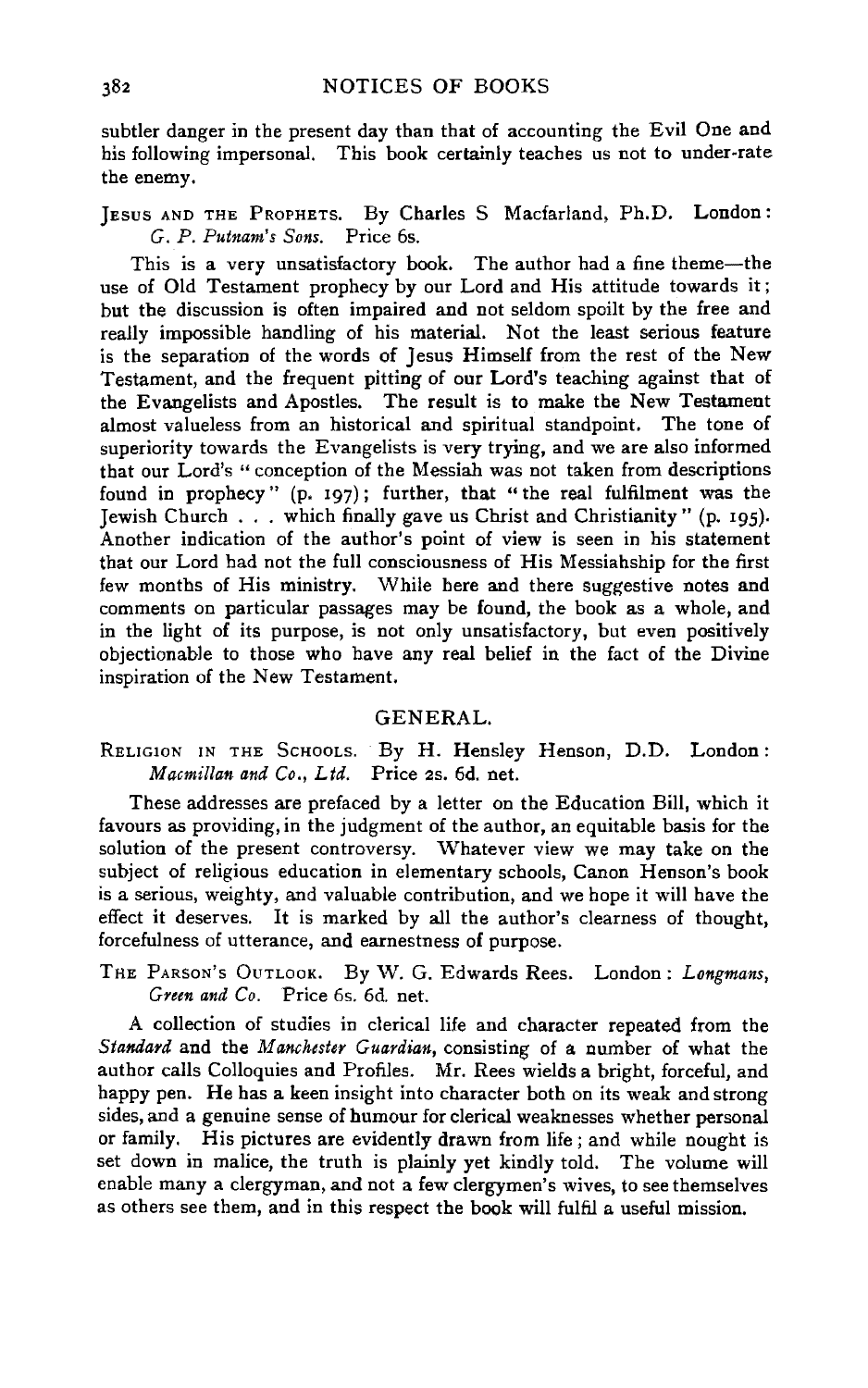ELOCUTION AND ExPRESSION. By the Rev. Albert F. Tenney. London: John Murray. Price 5s. net.

This book admirably fulfils its title. Its thoroughness and completeness leave little to be desired. There are sections dealing with the vocal mechanism, enunciation, adaptation of the voice to thought and sentiment, the liturgical use of the voice, and the public reading of Holy Scripture. Many examples are given and much useful guidance about reading the Services and preaching. We could wish that every candidate for Holy Orders possessed this book, though we fear its price will be prohibitive in many cases. Those who use it and follow out its counsels will find their reading and speaking greatly improved. It would make an admirable present from some well-to-do laity to the clergy of their parish. Although it comes from America, and occasionally the hints have reference to American pronunciation and the American Prayer-Book, these occurrences are very rare and comparatively unimportant. The book can be used with ease and profit by all, and we heartily recommend it.

THE OFFICIAL YEAR BOOK OF THE CHURCH OF ENGLAND FOR 1906. London:  $S.P.C.K.$  Price 3s.

It is impossible to do more than call attention to this remarkable compilation of facts and figures concerning the Church. It must suffice to say that in its 700 large octavo pages almost every conceivable form of information is given about the men, institutions, and finance. This book constitutes one of the greatest evidences of the life and vigour of the Church of England, and the S.P.C.K. deserves the cordial and grateful thanks of all Churchmen for making such a publication possible.

PORTFOLIO OF ENGLISH CATHEDRALS. No. 16, St. Paul's. No. 17, Lincoln. No. 18, Southwell. London: S.P.C.K. Price Is. net each.

These three recent numbers maintain the high standard already set both in letterpress and photographs. They form an admirable guide to our English cathedrals. When bound together in a volume this portfolio will prove especially welcome and attractive.

#### BIOGRAPHICAL.

AN OXFORD PARISH PRIEST: BEING AN ACCOUNT OF THE LIFE AND WORK oF THE REv. W. B. DuGGAN. By the Rev. George Lewis. London and Oxford: *Henyy Frowde.* Price 3s. 6d.

An account of the life and work of an Oxford parish clergyman who died two years ago. Mr. Duggan was an interesting personality and well known in Oxford. The son of Nonconformist parents, he became a pronounced High Churchman, though his political attachment to Liberalism kept him freer than most High Churchmen from many of the narrowing influences of his theology. To those who knew Mr. Duggan this book will prove of interest, but for the general public there is nothing particularly striking. There is not a little padding taken from parish magazines and other similar ephemeral publications.